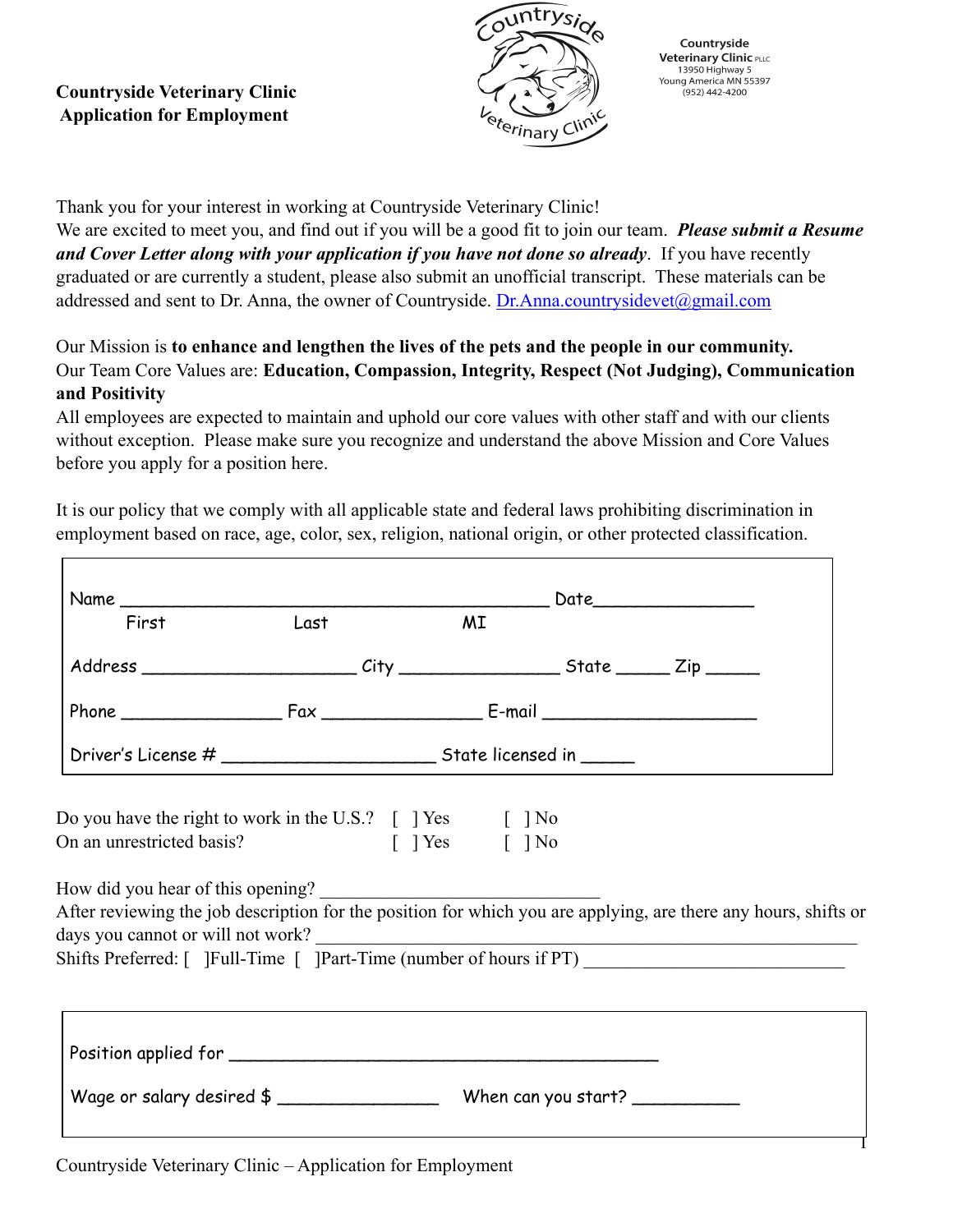

| Are you aware that working in a veterinary practice may require working extra hours or overtime some days |       |       |                             |                           |  |
|-----------------------------------------------------------------------------------------------------------|-------|-------|-----------------------------|---------------------------|--|
| in order to provide emergency care for our patients? [ ] Yes                                              | ] No  |       |                             |                           |  |
| Are you willing and able to work these extra hours?                                                       | Tes   |       | $\log$                      |                           |  |
| Have you received the job description for this position?                                                  |       | Yes   |                             | l No                      |  |
| Have you read the job description for this position?                                                      | Yes   |       | $\log$                      |                           |  |
| Are you able to work in a smoke free environment?                                                         | 1 Yes |       | $\log$                      |                           |  |
| Have you ever been convicted of a crime?                                                                  |       | l Yes |                             | $\mathsf{L}$ $\mathsf{N}$ |  |
| Are you now or have you been a member or employee of a radical animal rights organization such as PETA    |       |       |                             |                           |  |
| within the last ten years?                                                                                | l Yes |       | $\overline{\phantom{0}}$ No |                           |  |
|                                                                                                           |       |       |                             |                           |  |

| Education     | Name & Location of School | Year Graduated | Major | Diploma/Degree |
|---------------|---------------------------|----------------|-------|----------------|
| High School   |                           |                |       |                |
| College/Univ. |                           |                |       |                |
| College/Univ. |                           |                |       |                |

## **Work History: (Past seven years)**

|                                                                                             | Date Started: ________________Starting Salary: ________________Starting Position: _________________ |                    |  |  |
|---------------------------------------------------------------------------------------------|-----------------------------------------------------------------------------------------------------|--------------------|--|--|
| Date Left: _________ Ending/current Salary: _______________ Ending Position: ______________ |                                                                                                     |                    |  |  |
|                                                                                             |                                                                                                     |                    |  |  |
|                                                                                             |                                                                                                     |                    |  |  |
|                                                                                             |                                                                                                     |                    |  |  |
|                                                                                             | May we contact your most recent/present employer?                                                   | $[$ ] Yes $[$ ] No |  |  |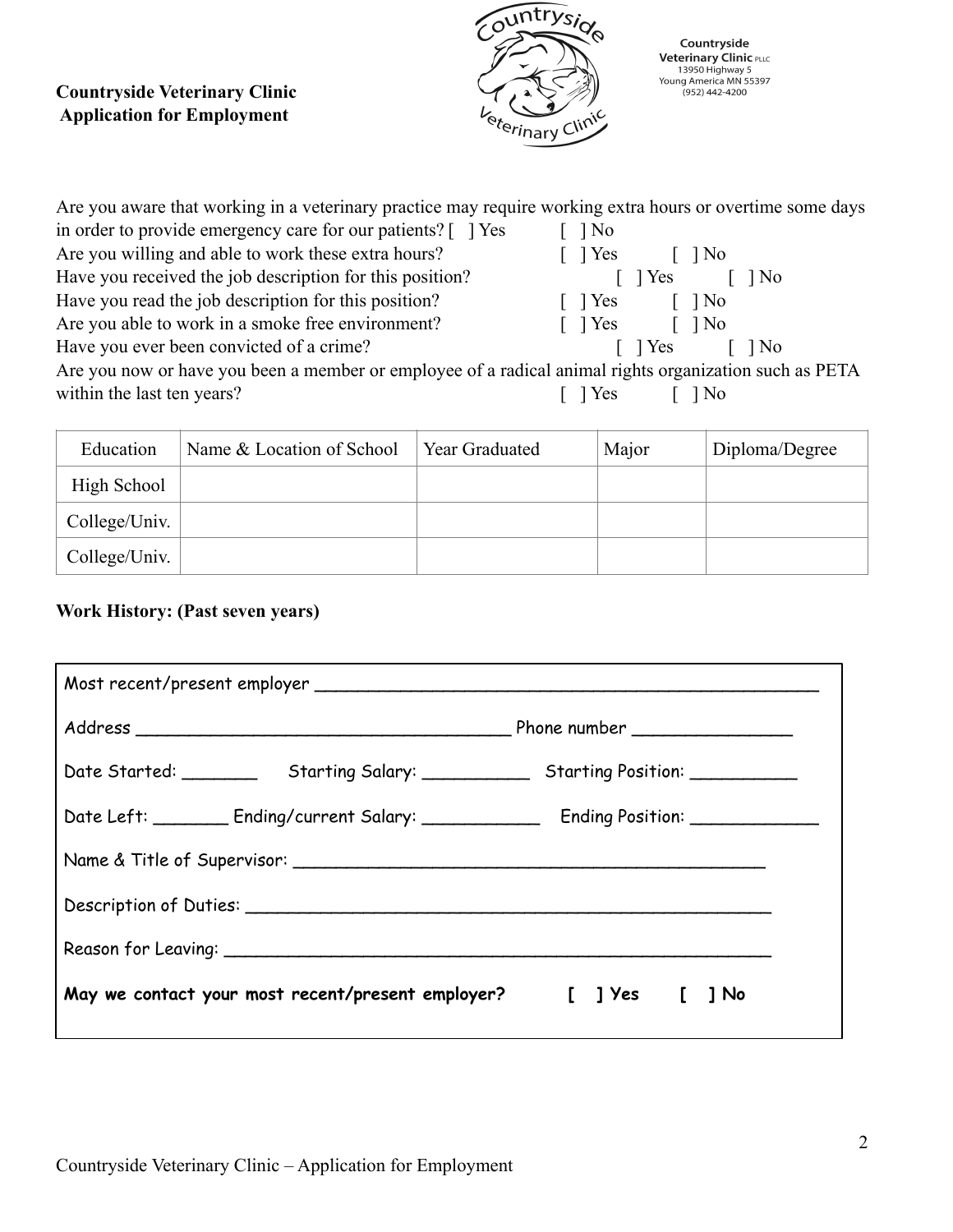

**Countryside<br>Veterinary Clinic PLLC<br>13950 Highway 5<br>Young America MN 55397<br>(952) 442-4200** 

| Starting Position: ___________ |  |  |  |  |
|--------------------------------|--|--|--|--|
| Ending Position: _____________ |  |  |  |  |
|                                |  |  |  |  |
|                                |  |  |  |  |
|                                |  |  |  |  |
|                                |  |  |  |  |
|                                |  |  |  |  |

|                                     |  | Starting Position: ___________ |  |  |
|-------------------------------------|--|--------------------------------|--|--|
|                                     |  | Ending Position: ____________  |  |  |
|                                     |  |                                |  |  |
|                                     |  |                                |  |  |
|                                     |  |                                |  |  |
| May we contact your prior employer? |  | $[$ ] Yes $[$ ] No             |  |  |
|                                     |  |                                |  |  |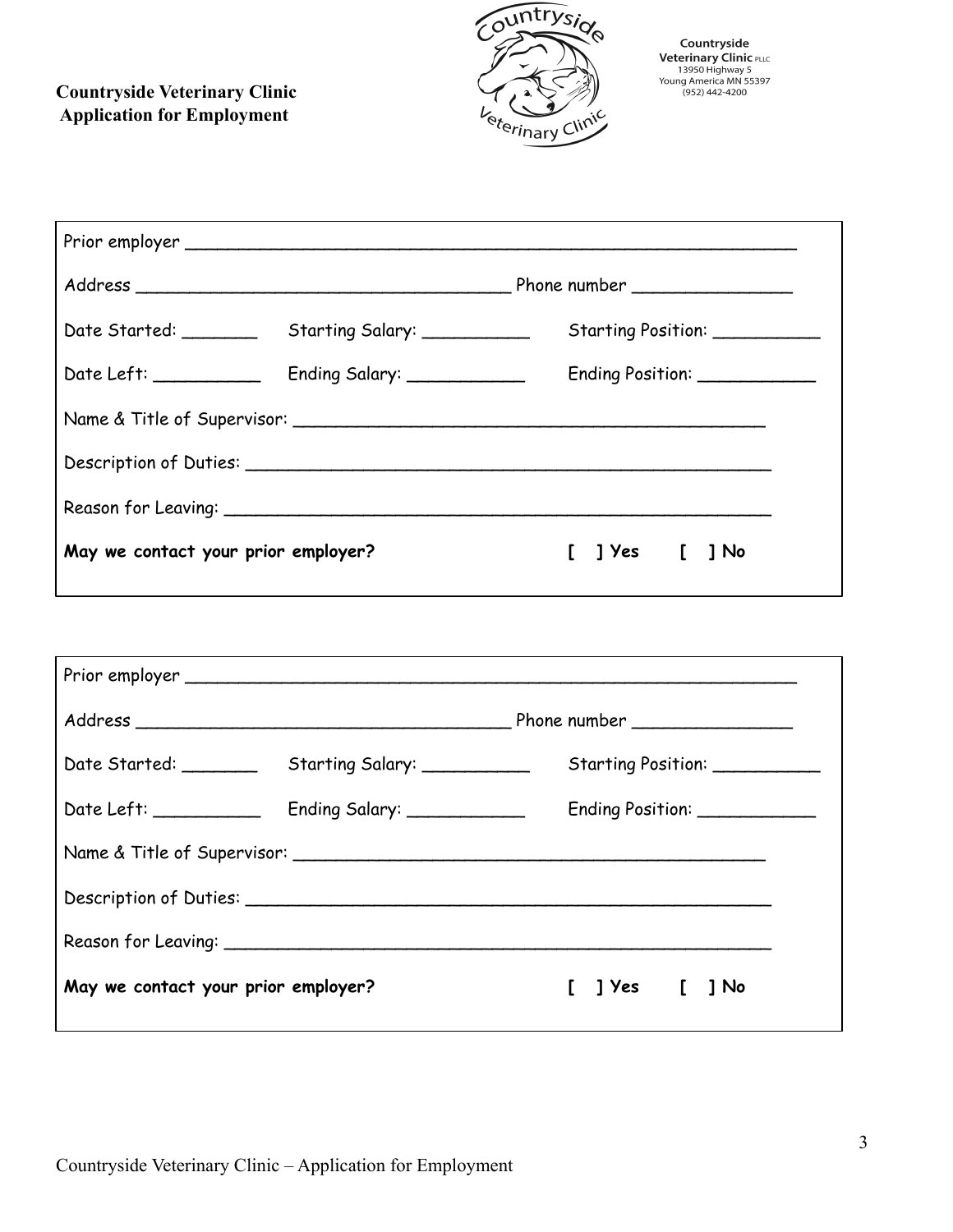

**Countryside<br>Veterinary Clinic PLLC**<br>13950 Highway 5<br>Young America MN 55397<br>(952) 442-4200

In addition to your work history, what other types of experiences, skills, personality traits or qualifications do you possess that could help our company?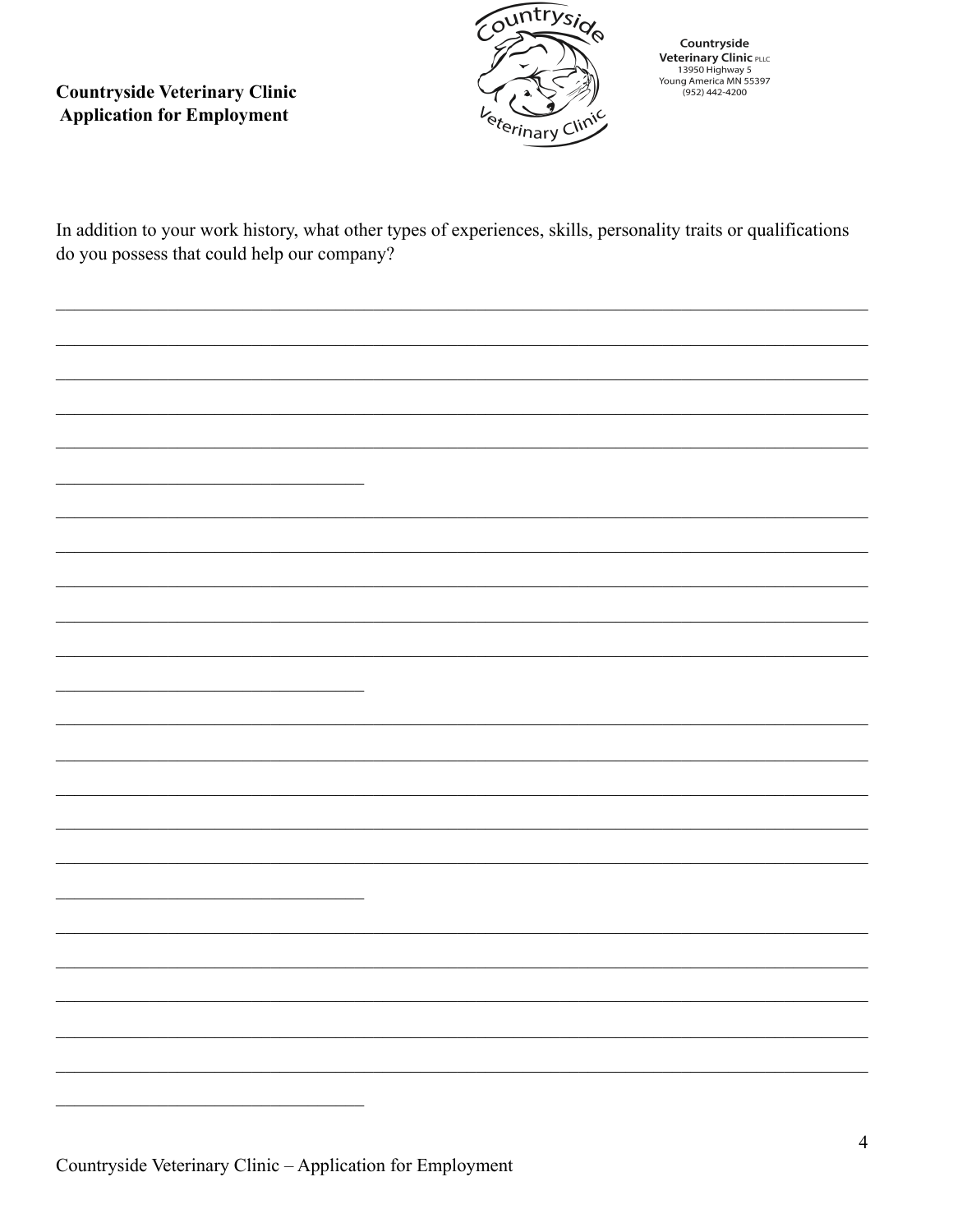

**Countryside<br>Veterinary Clinic PLLC<br>13950 Highway 5<br>Young America MN 55397<br>(952) 442-4200**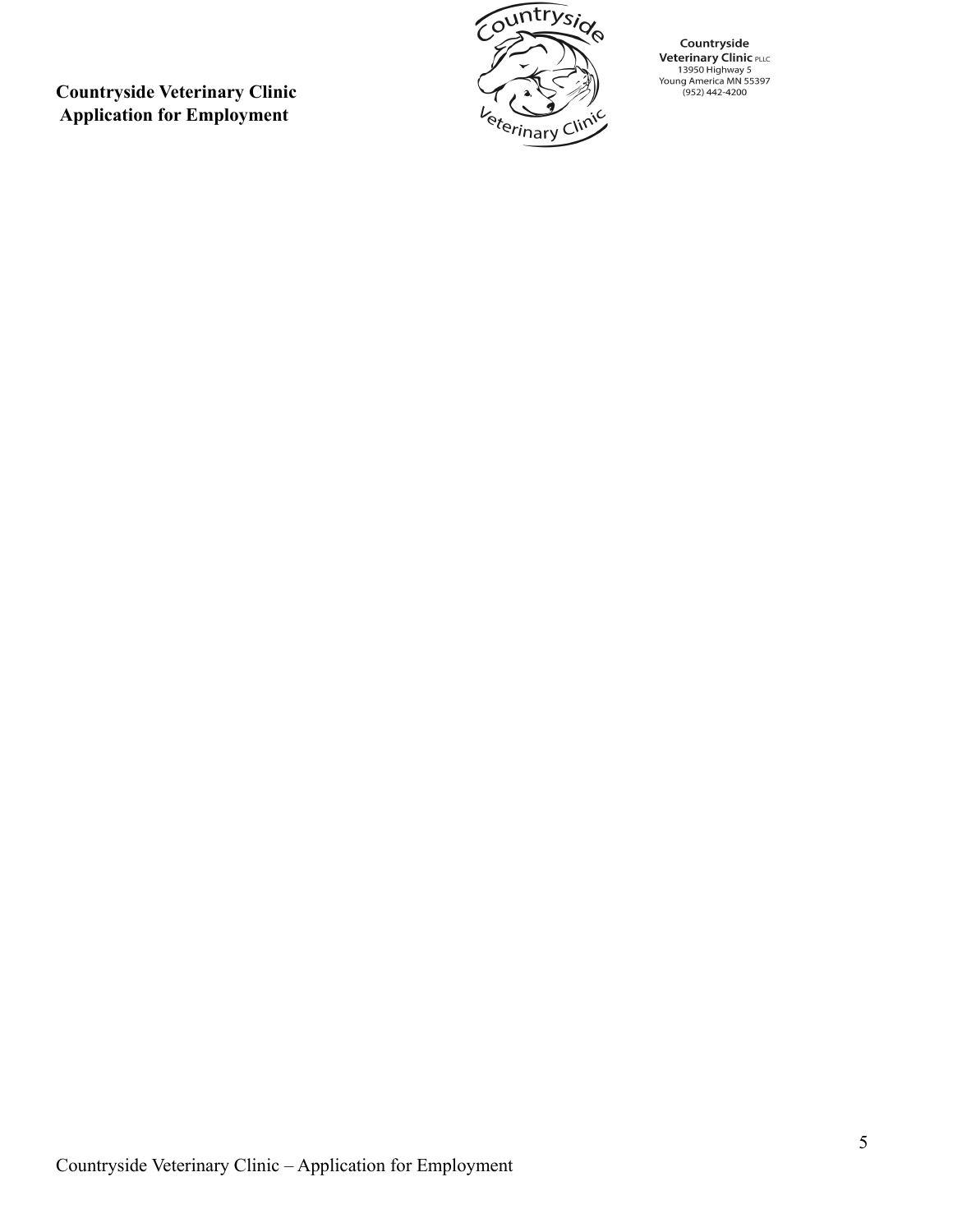

Countryside Veterinary Clinic PLLC 13950 Highway 5 Young America MN 55397 (952) 442-4200

#### **REFERENCES: Non-relatives only**

| Name & Relationship | Email | Telephone Number         |
|---------------------|-------|--------------------------|
| 1.                  |       |                          |
| Relationship:       |       | $\overline{\phantom{a}}$ |
| 2.                  |       |                          |
| Relationship:       |       | $\overline{\phantom{a}}$ |
| 3.                  |       |                          |
| Relationship:       |       | $\blacksquare$           |

#### **Employee Statement**

 I hereby certify that the information contained in this application form is true and correct to the best of my knowledge. I agree to have any of the statements I have made checked unless I have indicated to the contrary. I authorize the references listed above and other individuals who you may contact to provide any and all information concerning my previous employment and any other pertinent information that they may have. Furthermore, I release all parties and persons from any and all liability for damages that may result from furnishing such truthful information as well as from the disclosure of such information by the employer or any of its employees, or representatives. I understand that any misrepresentation, falsification or material omission of information on this application may result in my failure to receive an offer or, if I am hired, my dismissal from employment.

 In consideration of my employment, I agree to conform to the rules and standards of the practice, as amended from time to time at its discretion. I further agree that my employment and compensation can be terminated at will, with or without cause, and with or without notice, at any time, either at my option or at the option of the employer. I understand that no employee or representative of this business other than its owner has the authority to enter into agreement for employment for any specified period of time or to make any agreement contrary to that stated in this form. Furthermore, the owner of this business may not alter the at-will nature of the employment relationship unless he or she does so in writing.

 I also understand that all offers of employment are conditioned on the provision of satisfactory proof of an applicant's identity and legal authority to work in the Unites States.